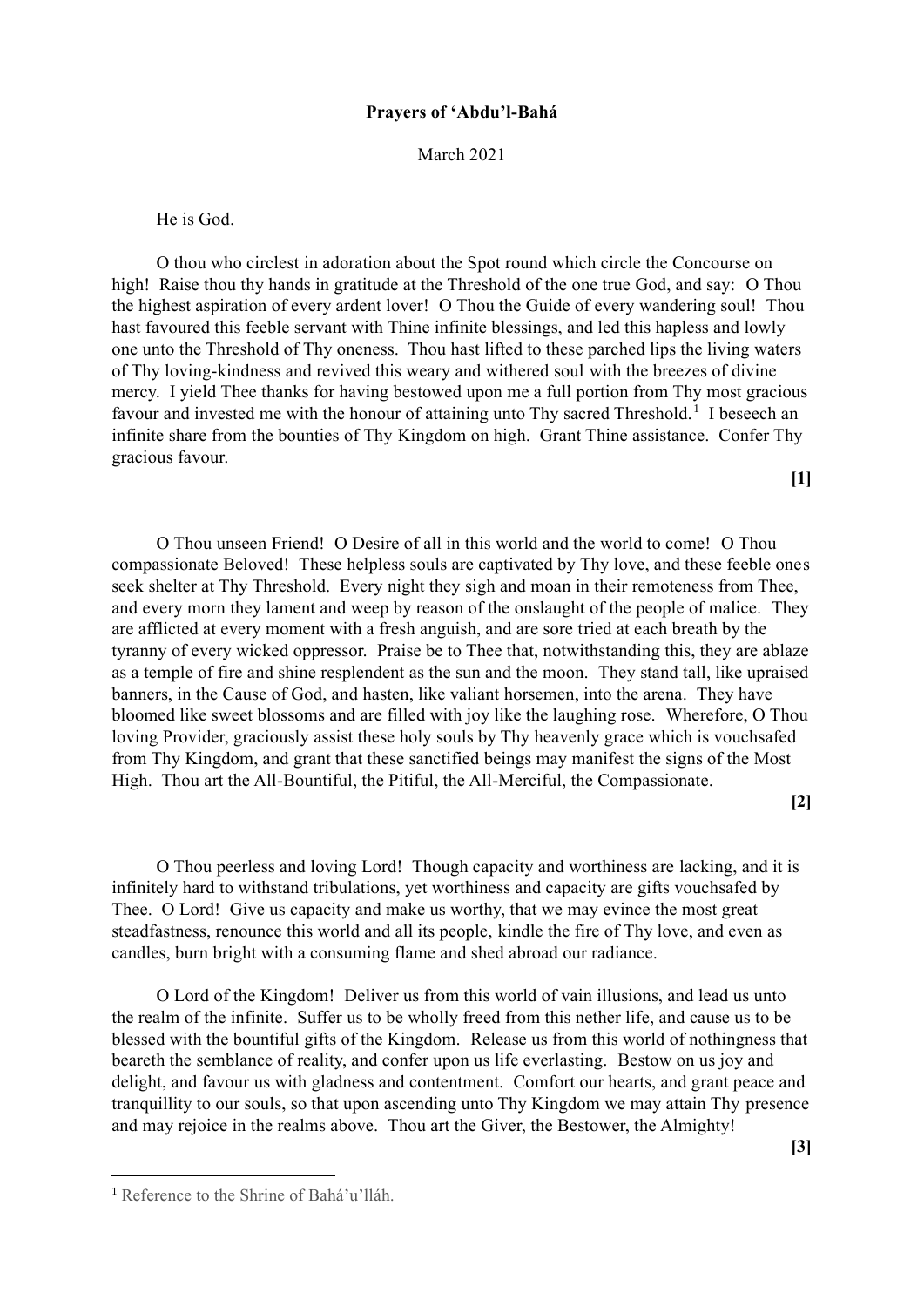O my eternal Beloved and my adored Friend! How long shall I remain bereft of Thy presence and sorely afflicted by remoteness from Thee? To the retreats of Thy heavenly Kingdom lead me, and at the scene of the appearance of Thy supernal Realm cast upon me the glance of Thy loving-kindness.

O Thou Omnipotent Lord! Number me among the denizens of the Kingdom. This mortal world is my abode; grant me a habitation in the realms of the Placeless. To this earthly plane I pertain; shed upon me the effulgence of Thy glorious light. In this world of dust I dwell; make me an inmate of Thy heavenly realm, so that I may lay down my life in Thy path and attain to my heart's desire, may crown my head with the diadem of divine favour and raise the triumphal cry of "O Glory of God, the Most Glorious!"

**[4]**

O Thou kind Lord! These souls are Thy friends who are gathered together and are carried away by Thy love. They are transported by the rays of Thy beauty and captivated by Thy musk-laden locks. They have surrendered their hearts to Thee and, lowly and helpless, wander in Thy path. They have forsaken friend and stranger alike and have laid hold of Thy unity, bowing in adoration before Thee.

They belonged to this nether world; Thou didst welcome them into Thy Kingdom. They were as withered plants in the wilderness of deprivation and loss; Thou didst make them the saplings of the garden of knowledge and understanding. Their voices were stilled; Thou didst cause them to speak forth. They were dispirited; Thou didst shed illumination upon them. They were as parched and barren soil; Thou didst turn them into a rose-garden of inner meanings. They were as children in the world of humanity; Thou didst enable them to attain heavenly maturity.

O Thou kind One! Grant them a haven and a refuge within the shelter of Thy protection, and shield them from tests and trials. Lend them Thine invisible assistance, and confer upon them Thine infallible grace.

O Thou kind and beloved Lord! They are as the body, and Thou art the Spirit of life. The body is dependent for its freshness and beauty upon the grace of the spirit. They stand, therefore, in need of Thy confirmations and yearn for the sustaining power of the Holy Spirit in this new Revelation. Thou art the Mighty. Thou art the Giver, the Provider, the Bestower, and the Forgiver. Thou art the One Who shineth brightly from the invisible Realm.

**[5]**

O Divine Providence! Perplexing difficulties have arisen and formidable obstacles have appeared. O Lord! Remove these difficulties and show forth the evidences of Thy might and power. Ease these hardships and smooth our way along this arduous path. O Divine Providence! The obstacles are unyielding, and our toil and hardship are conjoined with a myriad adversities. There is no helper save Thee, and no succourer except Thyself. We set all our hopes on Thee, and commit all our affairs unto Thy care. Thou art the Guide and the Remover of every difficulty, and Thou art the Wise, the Seeing, and the Hearing.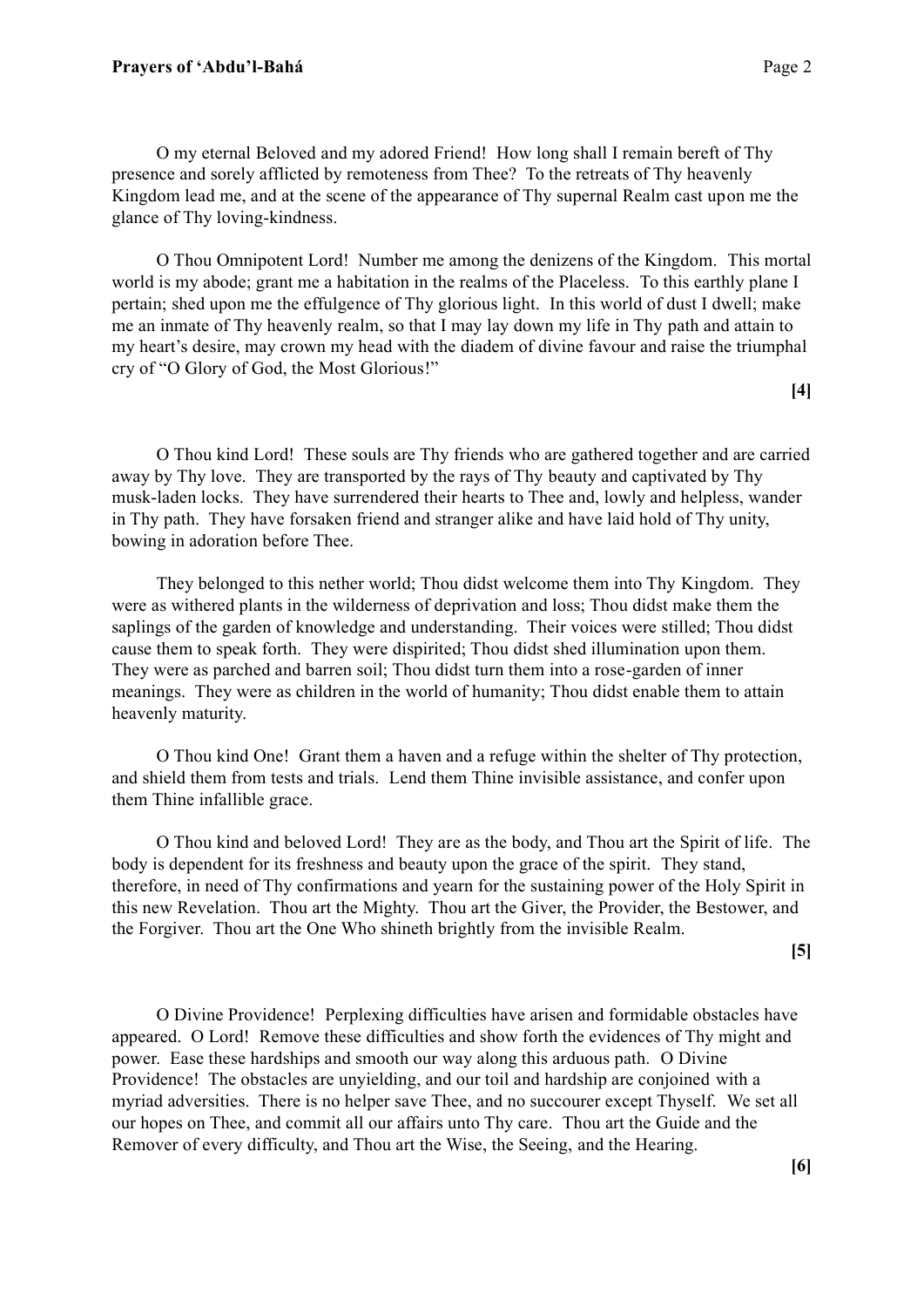O God of Mercy! O Thou Omnipotent One! I am but a feeble servant, weak and helpless, but I have been nurtured within the shelter of Thy grace and favour, nourished from the breast of Thy mercy, and reared in the bosom of Thy loving-kindness. O Lord! Poor and needy though I be, yet every needy one is made prosperous through Thy bounty, while every wealthy one, if bereft of Thy favours, is indeed poor and desolate.

O Divine Providence! Grant me the strength to bear this heavy burden, and enable me to safeguard this supreme bestowal, for so strong is the force of tests and so grievous the onslaught of trials that every mountain is scattered in dust, and the highest peak reduced to nothing. Thou knowest full well that in my heart I seek naught but Thy remembrance, and in my soul I desire nothing save Thy love. Raise me up to serve Thy loved ones, and let me abide forever in servitude at Thy Threshold. Thou art the Loving. Thou art the Lord of manifold bounties.

**[7]**

O Divine Providence! Awaken me and make me conscious. Cause me to be detached from all else save Thee, and captivate me by the love of Thy beauty. Waft upon me the breath of the Holy Spirit, and suffer me to hearken to the call of the Abhá Kingdom. Bestow upon me heavenly power, and kindle the lamp of the spirit within the innermost chamber of my heart. Release me from every bond, and deliver me from every attachment, that I may cherish no desire except Thy good-pleasure, seek naught besides Thy Countenance, and tread no path other than Thy path. Grant that I may enable the heedless to become mindful and the slumberers to awaken, that I may proffer the water of life to those who are sore athirst and bring divine healing to those who are sick and ailing.

Though I am lowly, abased, and poor, yet Thou art my haven and my refuge, my supporter and my helper. Send down Thine aid in such wise that all may be astounded. O God! Thou art, verily, the Almighty, the Most Powerful, the Giver, the Bestower, and the All-Seeing. **[8]**

## He is God.

O God, my God! I have set my face towards Thee, and supplicate the outpourings of the ocean of Thy healing. Graciously assist me, O Lord, to serve Thy people and to heal Thy servants. If Thou dost aid me, the remedy I offer will become a healing medicine for every ailment, a draught of life-giving waters for every burning thirst, and a soothing balm for every yearning heart. If Thou dost not aid me, it will be naught but affliction itself, and I will scarcely bring healing to any soul.

O God, my God! Aid and assist me through Thy power to heal the sick. Thou art, verily, the Healer, the Sufficer, He Who is the remover of every pain and sickness, He Who hath dominion over all things.

**[9]**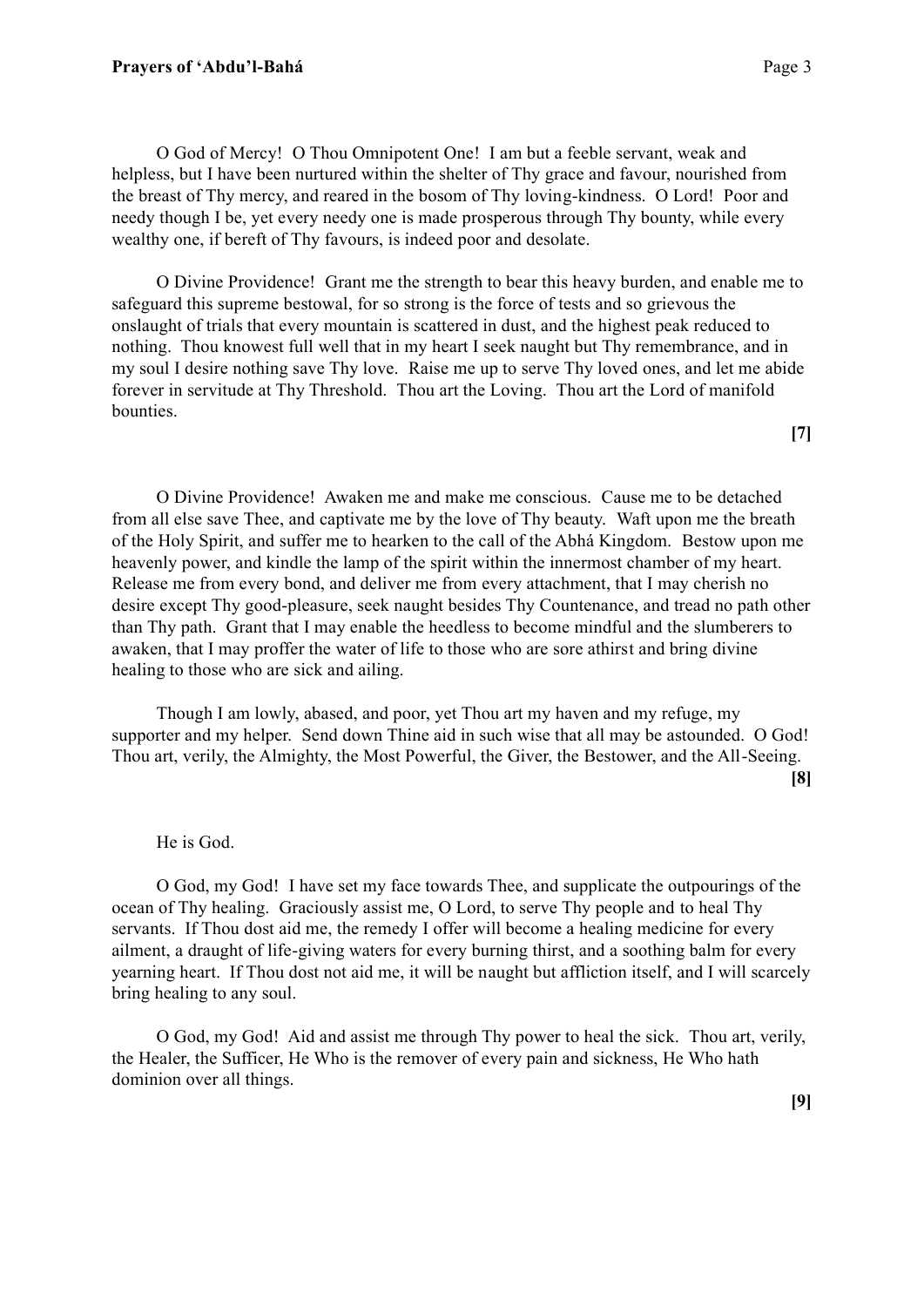O Lord! Grant me a measure of Thy grace and loving-kindness, Thy care and protection, Thy shelter and bounty, that the end of my days may be distinguished above their beginning, and the close of my life may open the portals to Thy manifold blessings. May Thy lovingkindness and bounty descend upon me at every moment, and Thy forgiveness and mercy be vouchsafed with every breath, until, beneath the sheltering shadow of Thine upraised Standard, I may at last repair to the Kingdom of the All-Praised. Thou art the Bestower and the Ever-Loving, and Thou art, verily, the Lord of grace and bounty.

O Thou Provider, O Thou Forgiver! A noble soul hath ascended unto the Kingdom of reality, and hastened from the mortal world of dust to the realm of everlasting glory. Exalt the station of this recently arrived guest, and attire this long-standing servant with a new and wondrous robe.

O Thou Peerless Lord! Grant Thy forgiveness and tender care so that this soul may be admitted into the retreats of Thy mysteries and may become an intimate companion in the assemblage of splendours. Thou art the Giver, the Bestower, the Ever-Loving. Thou art the Pardoner, the Tender, the Most Powerful.

# He is God.

O Thou forgiving Lord! These servants were noble souls, and these radiant hearts were made illumined and resplendent through the light of Thy guidance. They drank a brimming cup of the wine of Thy love, and gave ear to eternal mysteries imparted by the melodies of Thy knowledge. They bound their hearts to Thee, broke free from the snare of estrangement, and laid hold of Thy unity. Make these precious souls companions of the inmates of Heaven, and admit them into the circle of Thy chosen ones. Make them intimates of Thy mysteries in the retreats of the realm above, and immerse them in the sea of lights. Thou art the Bestower, the Luminous, and the Kind.

**[12]**

O Divine Providence! Immerse the father and mother of this servant of Thy Threshold in the ocean of Thy forgiveness, and purge and sanctify them from every sin and transgression. Grant them Thy forgiveness and mercy, and bestow upon them Thy gracious pardon. Thou, verily, art the Pardoner, the Ever-Forgiving, the Bestower of abundant grace. O Thou forgiving Lord! Though we are sinners, yet our hopes are fixed upon Thy promise and assurance. Though we are enveloped by the darkness of error, yet we have at all times turned our faces to the morn of Thy bountiful favours. Deal with us as beseemeth Thy Threshold, and confer upon us that which is worthy of Thy Court. Thou art the Ever-Forgiving, the Pardoner, He Who overlooketh every shortcoming.

**[10]**

**[11]**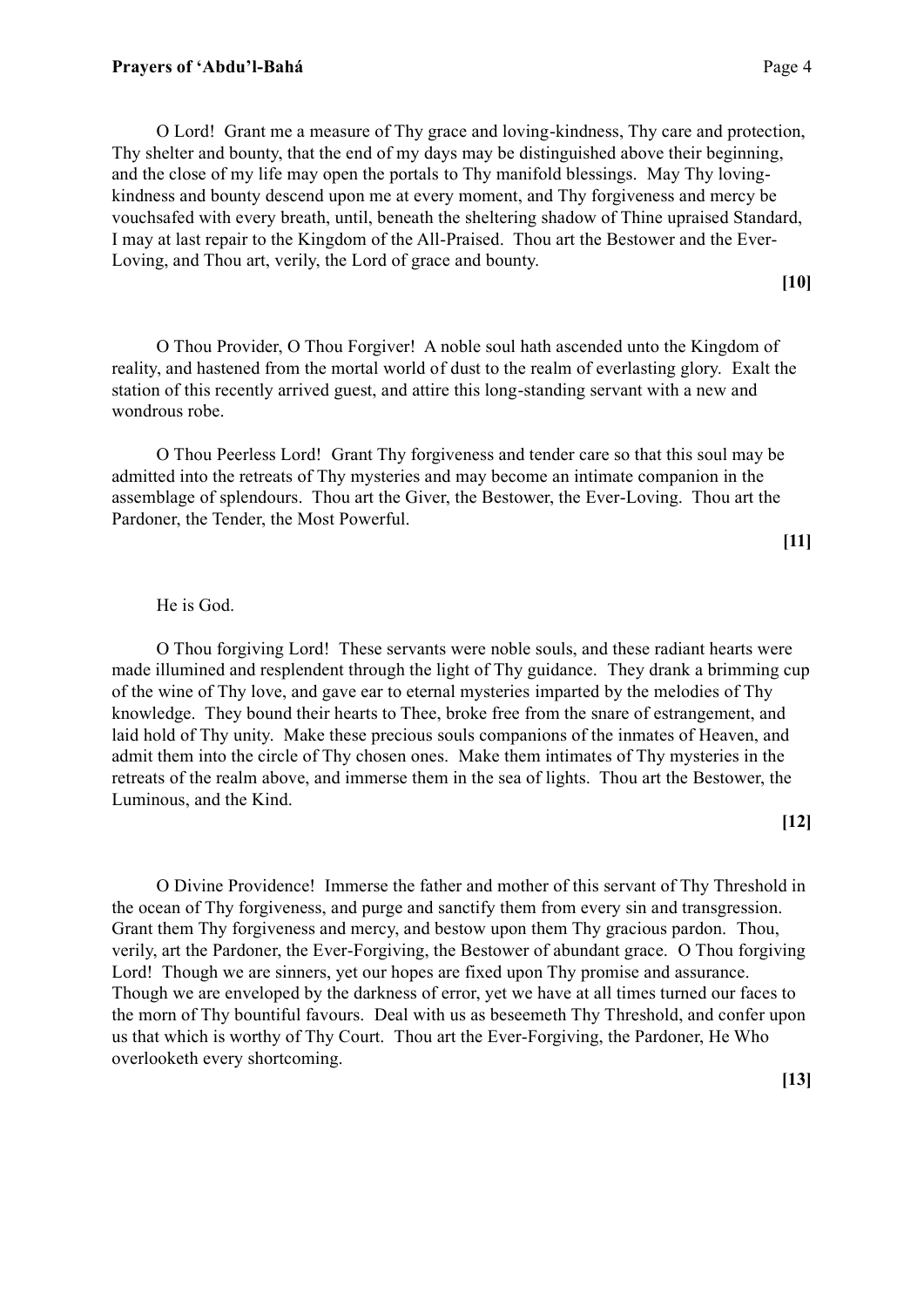O Thou kind Lord! Sanctify my heart from all attachment, and gladden my soul with tidings of joy. Free me from attachment to friend and stranger alike, and captivate me with Thy love, that I may become wholly devoted to Thee and be filled with fervid rapture; that I may desire naught but Thee, seek no one except Thyself, tread no other path besides Thine, and commune only with Thee; that I may, even as a nightingale, be spellbound by Thy love and, by day and night, sigh and wail and weep and cry out, "Yá Bahá'u'l-Abhá!"

**[14]**

O Lord! What an outpouring of bounty Thou hast vouchsafed, and what a flood of abounding grace Thou hast granted! Thou didst make all the hearts to become even as a single heart, and all the souls to be bound together as one soul. Thou didst endow inert bodies with life and feeling, and didst bestow upon lifeless frames the consciousness of the spirit. Through the effulgent rays shed from the Day-Star of the All-Merciful, Thou didst invest these atoms of dust with visible existence, and through the billows of the ocean of oneness, Thou didst enable these evanescent drops to surge and roar.

O Almighty One Who endowest a blade of straw with the might of a mountain and enablest a speck of dust to mirror forth the glory of the resplendent sun! Grant us Thy tender grace and favour, so that we may arise to serve Thy Cause and not be shamefaced before the peoples of the earth.

**[15]**

O Thou Omnipotent Lord! We are all held within the mighty grasp of Thy power. Thou art our Supporter and our Helper. Grant us Thy tender mercy, bestow upon us Thy bounty, open the portals of grace, and cast upon us the glance of Thy favours. Let a vivifying breeze waft over us, and quicken Thou our yearning hearts. Illumine our eyes and make the sanctuary of our hearts the envy of every blossoming bower. Rejoice every soul and gladden every spirit. Reveal Thine ancient power and make manifest Thy great might. Cause the birds of human souls to soar to new heights, and let Thy confidants in this nether world fathom the mysteries of Thy Kingdom. Set firm our steps and bestow upon us unwavering hearts. We are sinners, and Thou art the Ever-Forgiving. We are Thy servants, and Thou art the Sovereign Lord. We are homeless wanderers, and Thou art our haven and refuge. Graciously aid and assist us to diffuse Thy sweet savours and to exalt Thy Word. Elevate the station of the dispossessed, and bestow Thine inexhaustible treasure upon the destitute. Vouchsafe Thy strength unto the weak, and confer heavenly power upon the feeble. Thou art the Provider, Thou art the Gracious, Thou art the Lord Who ruleth over all things.

**[16]**

He is the Most Holy, the Most Glorious.

In the name of God, the Compassionate, the Merciful! Praise be to God, the Lord of all worlds!

O Lord my God, my Haven and my Refuge! How can I befittingly make mention of Thee, even with the most wondrous words of glorification or the most eloquent odes of praise, O Thou Almighty and Forgiving One, aware as I am that the tongue of every eloquent speaker doth falter, and every expression of praise from either human pen or tongue is confounded in its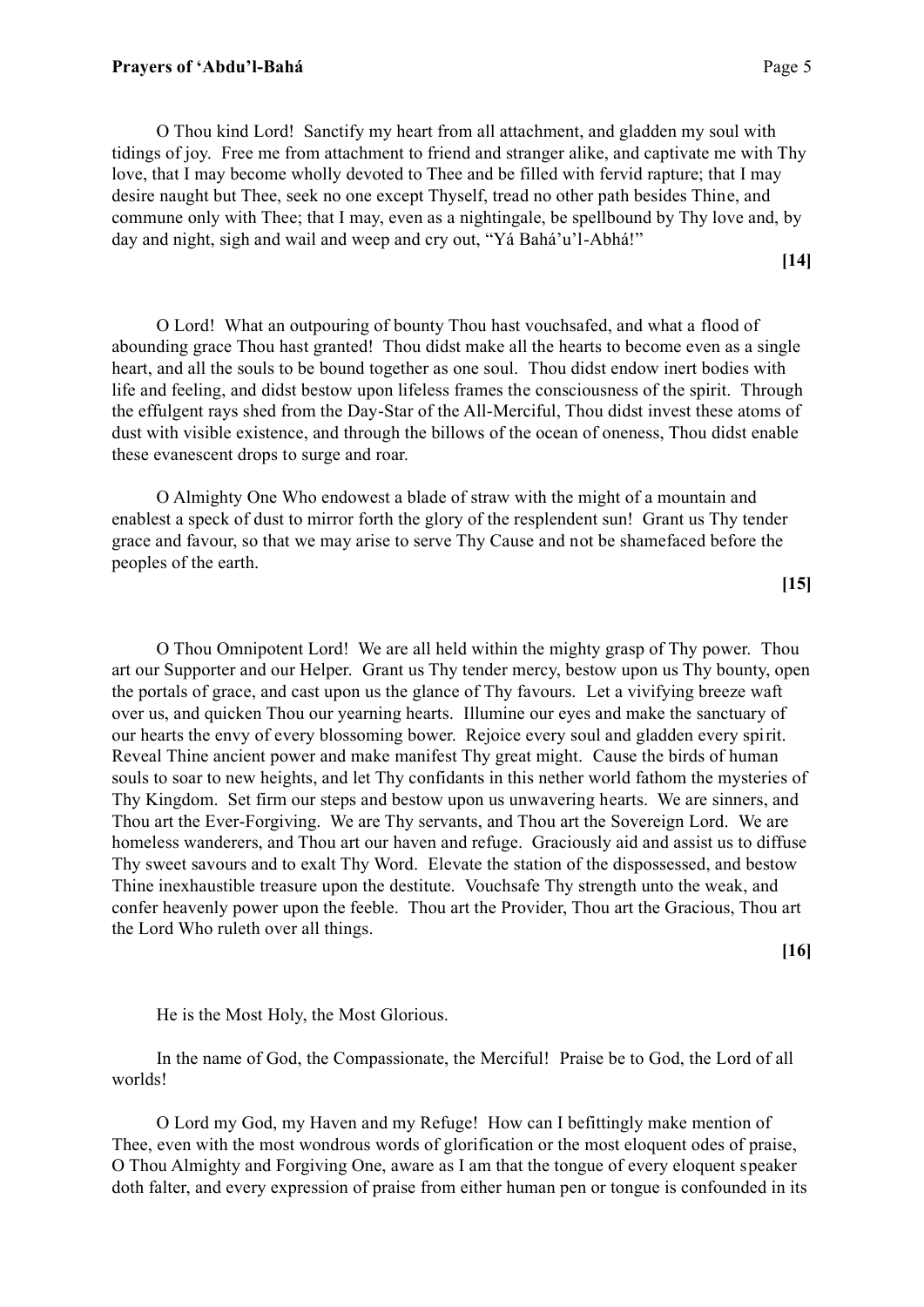attempt to glorify but one of the signs of Thine omnipotent power or to extol a single Word that hath been created by Thee. Indeed, the wings of the birds of human minds are broken in their attempt to soar up to the atmosphere of Thy divine holiness, and the spiders of idle fancy are powerless to weave their frail webs upon the loftiest summits of the canopy of Thy knowledge. No recourse is there for me, then, but to acknowledge my powerlessness and shortcomings, and no habitation is there for me but in the depths of poverty and privation. Verily, powerlessness to comprehend Thee is the essence of understanding, confession of shortcomings is the only means of attaining Thy presence, and admission of poverty is the source of true wealth.

O Lord! Graciously assist me and Thy sincere servants in our servitude to Thine exalted Threshold, strengthen us in our supplication to Thy divine holiness, and enable us to be lowly and submissive before the door of Thy oneness. Make firm my steps in Thy path, O my Lord, and illumine my heart with the effulgent rays shed from the heaven of Thy mysteries. Refresh my spirit with the stirring breeze that wafteth from the paradise of Thy pardon and forgiveness, and gladden my soul through the reviving breath diffused from the meadows of Thy holiness. Brighten my face above the horizon of Thy unity, and grant that I may be reckoned as one of Thy sincere servants and numbered with Thy bondsmen who stand firm and steadfast.

**[17]**

O Lord, our God! We are helpless; Thou art the Lord of strength and power. We are wretched; Thou art the Almighty, the All-Glorious. We are poor; Thou art the All-Possessing, the Most Generous. Graciously assist us in our servitude to Thy sacred Threshold, and aid us, through Thy strengthening grace, to worship Thee at the dawning-places of Thy praise. Enable us to diffuse Thy holy fragrances amongst Thy creatures, and strengthen our loins to serve Thee amidst Thy servants, so that we may guide all nations to Thy Most Great Name and lead all peoples to the shores of the glorious ocean of Thy oneness.

O Lord! Deliver us from the attachments of the world and its peoples, from the transgressions of the past, and from the afflictions yet to come, that we may arise to exalt Thy Word with the utmost joy and radiance and celebrate Thy praise in the daytime and in the night season, that we may summon all people to the way of guidance and enjoin them to observe righteousness, and that we may chant the verses of Thy unity amidst all Thy creation. Potent art Thou to do what pleaseth Thee. Thou art, verily, the Almighty, the Most Powerful.

**[18]**

### He is God.

O Thou kind and beloved Lord! These friends are exhilarated with the wine of the Covenant and are wanderers in the wilderness of Thy love. Their hearts are consumed by the flames of remoteness from Thee, and they yearn eagerly for the revelation of Thy splendours. From Thine invisible Kingdom, the Realm of the unseen, reveal unto them the effulgent glory of Thy grace, and shed upon them the radiance of Thy bounty. At every moment, send forth a new blessing and reveal a fresh favour.

O Divine Providence! We are weak and Thou art the Most Powerful. We are as tiny ants and Thou art the King of the Realm of Glory. Bestow Thy grace and confer Thy bounty upon us, that we may kindle a flame and shed its splendour abroad, that we may show forth strength and render some service. Grant that we may bring illumination to this darksome earth and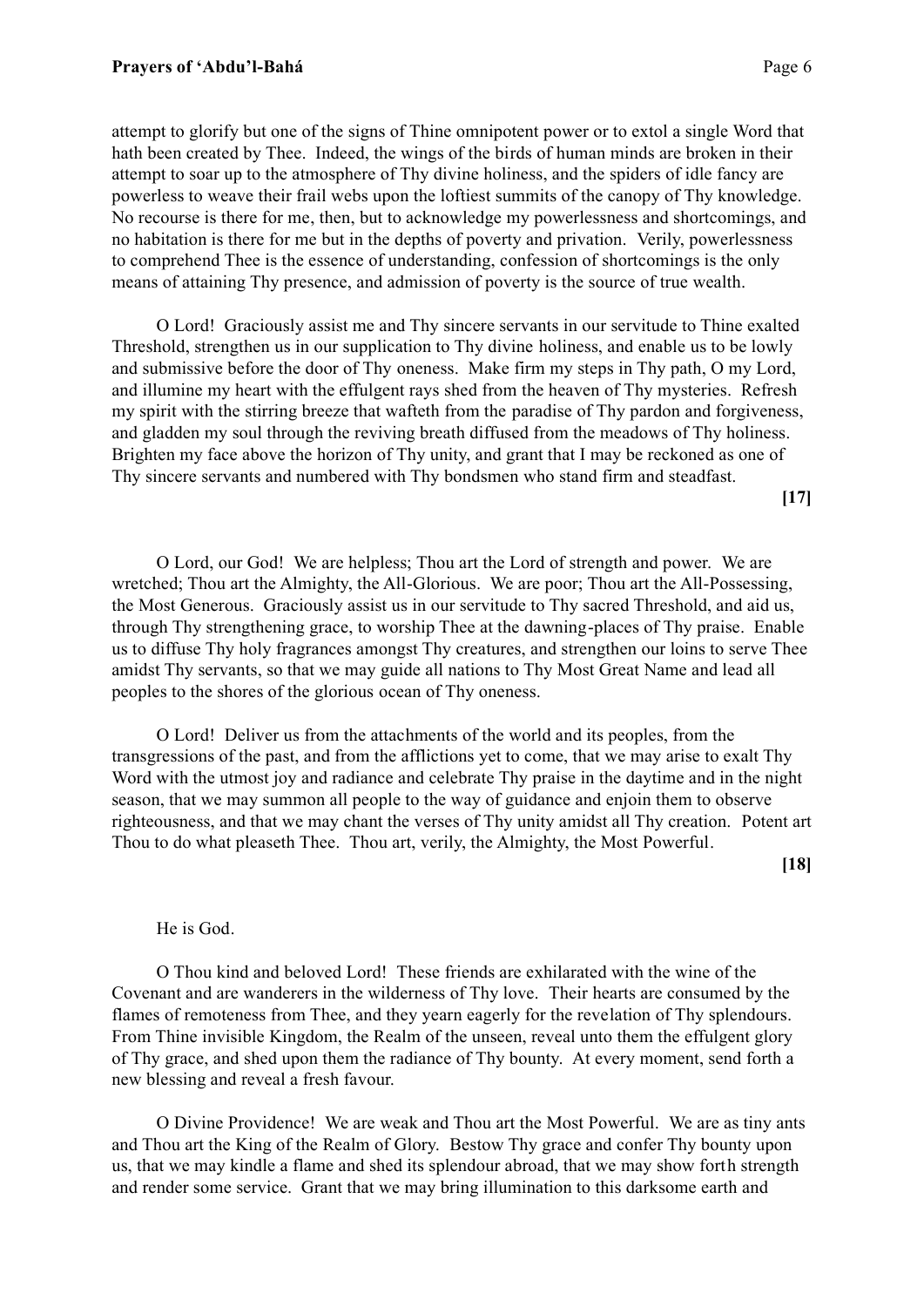spirituality to this fleeting world of dust. Suffer us not to rest for a moment, nor to defile ourselves with the transitory things of this life. Enable us to prepare a banquet of guidance, inscribe with our life-blood the verses of love, leave fear and peril behind, become even as fruitful trees, and cause human perfections to appear in this ephemeral world. Thou, in truth, art the All-Bountiful, the Most Compassionate, the Ever-Forgiving, the Pardoner.

**[19]**

### He is the All-Glorious.

O my Lord, my King, my Ruler, and my Sovereign! I call upon Thee with my tongue, my heart, and my soul, saying: Clothe this servant of Thine with the robe of Thy care, the raiment of Thine unfailing help, and the armour of Thy protection. Assist him to make mention of Thee and to extol Thy virtues amidst Thy people, and unloose his tongue to utter Thy glorification and praise in every assemblage held to celebrate Thy unity and sanctity. Thou art, in truth, the Mighty, the Powerful, the All-Glorious, the Self-Subsisting.

**[20]**

O my kind Lord, O Thou the desire of my heart and soul! Bestow upon Thy friends Thy loving-kindness, and grant them Thine unfailing mercy. Be Thou a solace to Thine ardent lovers, and a friend, a comforter, and a loving companion to them who yearn for Thee. Their hearts are ablaze with the fire of Thy love, and their souls are consumed with the flame of devotion to Thee. They long, one and all, to hasten unto the altar of love, that they may willingly lay down their lives.

O Divine Providence! Grant them Thy favour, guide them aright, graciously aid them to achieve spiritual victory, and confer upon them heavenly bestowals. O Lord, assist them by Thy munificence and grace, and make their radiant faces lamps of guidance in assemblies devoted to the knowledge of Thee, and signs of heavenly bounty in gatherings where Thy verses are expounded. Thou art, verily, the Merciful, the All-Bountiful, the One Whose help is implored by all men.

**[21]**

He is the All-Glorious, the Most Effulgent.

O Divine Providence, O forgiving Lord! How can I ever befittingly sing Thy praise or sufficiently worship and glorify Thee? Thy description by any tongue is naught but error, and Thy depiction by any pen is an evidence of folly in attempting this formidable task. The tongue is but an instrument composed of elements; voice and speech are naught but accidental attributes. How, then, can I celebrate, with the instrument of an earthly voice, the praise of Him Who hath neither peer nor likeness? All that I can say or seek is limited by the grasp of the human mind and encompassed by the bounds of the human world. How can human thought ever scale the lofty summits of divine holiness, and how can the spider of idle fancy ever weave the frail web of vain imaginings upon the retreats of sanctity? Naught can I do but testify to my powerlessness and confess my failure. Thou art, verily, He Who is the All-Possessing, the Inaccessible, He Who is immeasurably exalted above the comprehension of them that are endued with understanding.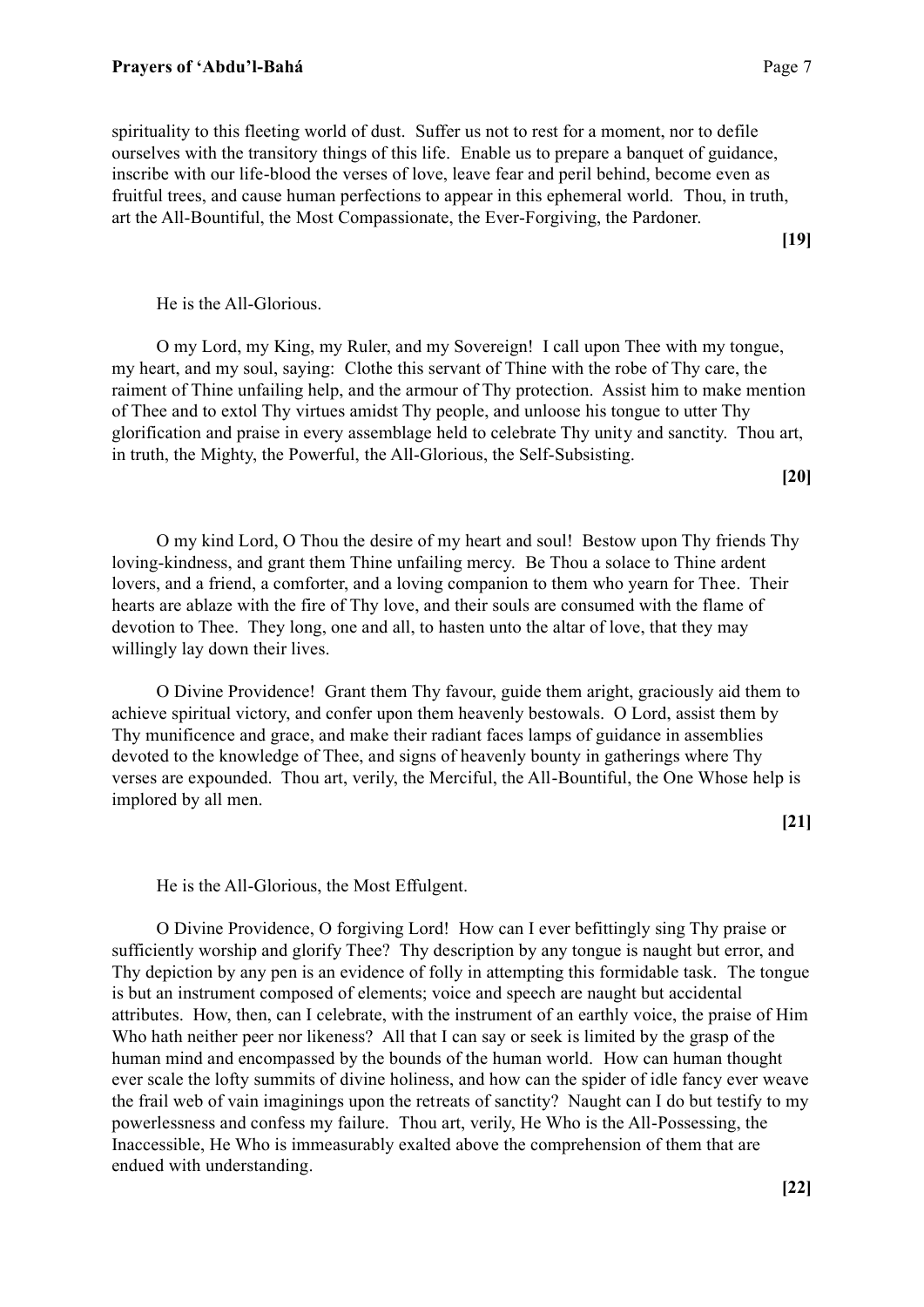O Divine Providence, Thou art the Ever-Forgiving! O Thou Almighty God, Thou art the Gracious! Let this dearly loved servant of Thine abide beneath the shadow of Thy glory, and grant that this hapless and lowly one may prosper and flourish within the precincts of Thy mercy. Give him to drink from the chalice of Thy nearness, and let him abide under the shade of the Blessed Tree. Confer upon him the honour of attaining Thy presence, and bestow upon him everlasting bliss. Graciously assist the surviving kindred of this noble soul to follow in the footsteps of their dear father, to show forth his character and conduct amongst all people, to follow Thy path, seek Thy good-pleasure, and utter Thy praise. Thou art the Ever-Loving God, the Lord of bounty.

**[23]**

O Thou incomparable God! We are Thy humble servants, and Thou art the All-Glorious. We are sinners, and Thou art the Ever-Forgiving. We are captives, poor and lowly, and Thou art our shelter and our aid. We are as tiny ants, and Thou art the Lord of majesty, enthroned in the highest heaven. Protect us, as a token of Thy grace, and withhold not from us Thy care and assistance. O Lord! Thy tests are indeed severe, and Thy trials can lay in ruin foundations wrought of steel. Preserve and strengthen us; cheer and gladden our hearts. Graciously assist us to serve, even as 'Abdu'l-Bahá, Thy sacred Threshold.

**[24]**

#### He is God.

O God, my God! With utter lowliness and fervour, humility and devotion, I implore Thee with my tongue and my heart, with my spirit and my soul, and with my mind and my conscience, to grant the most cherished of all desires, destine the most meritorious of all deeds, and ordain all honour and perfection, favour and beauty, prosperity and salvation for this family that hath hastened to Thy sheltering shadow at the break of Thy resplendent morn and sought refuge within Thy safe haven and Thy mighty stronghold. Verily, these souls heeded Thy call, drew nigh unto Thy Threshold, were set aflame with the fire of Thy love, and were carried away by the breaths of Thy holiness. They were constant in the service of Thy Cause, humble before Thy Countenance, and noble beneath Thy sheltering shadow. They are renowned as the bearers of Thy name amongst Thy people and make mention of Thee amidst Thy servants.

O God, my God! Exalt them by Thine ancient glory, honour them in Thy Kingdom of grandeur, and assist them with the hosts of Thy favours in this great Day. O Lord, my God! Raise aloft their banner, grant them an ampler share of Thy protection, spread abroad their signs, and increase their radiance, that they may become a glass for the lamp of Thy manifold favours and spreaders of Thy loving-kindness and bounties.

O Lord, my God! Be Thou their companion in their loneliness, and in their moments of anguish surround them with Thine aid. Bequeath unto them Thy Book and vouchsafe unto them the full measure of Thy gifts and bestowals. Thou art in truth the Mighty, the Powerful, the Gracious, the Bountiful, and verily, Thou art the Merciful, the Compassionate.